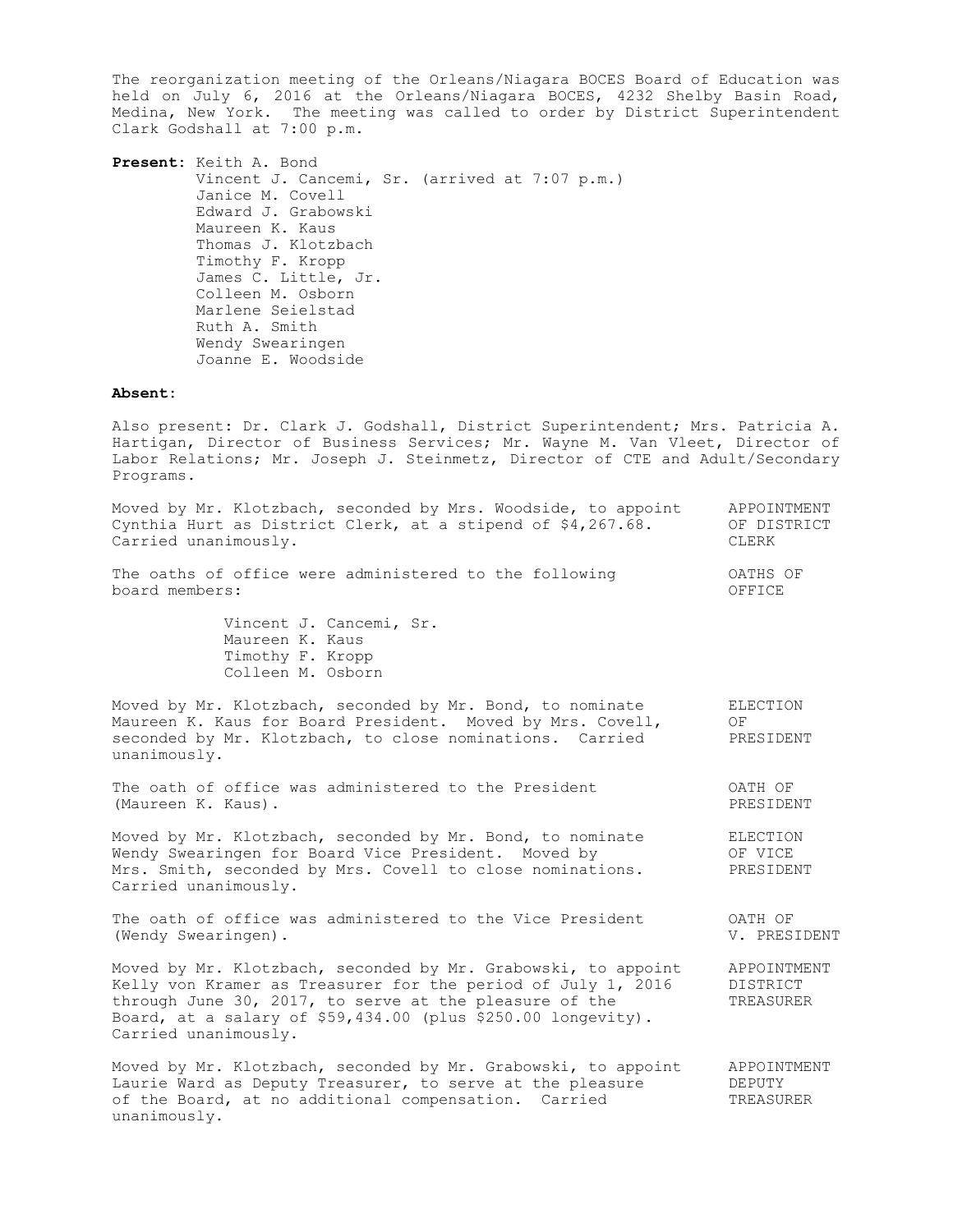Moved by Mr. Klotzbach, seconded by Mr. Grabowski, to appoint APPOINTMENT Patricia Hartigan as Purchasing Agent, to serve at the PURCHASING Moved by MI. Alotzbach, secondod by MI. Showshill, and the PURCH.<br>Patricia Hartigan as Purchasing Agent, to serve at the PURCH.<br>pleasure of the Board, at no additional compensation. AGENT Carried unanimously.

Moved by Mr. Klotzbach, seconded by Mr. Grabowski, to appoint APPOINTMENT Diane Edwards as Claims Auditor, to serve at the The CLAIMS pleasure of the Board, at a stipend of \$2,566.32. AUDITOR Carried unanimously.

Moved by Mr. Klotzbach, seconded by Mr. Grabowski, to appoint APPOINTMENT<br>Michael Johannes as Asbestos Designee, at no additional ASBESTOS Moved by M. Albestad (1999) Secondon 2, 1999 1999. compensation. Carried unanimously. The compensation of the compensation of  $DESTGNEE$ 

Moved by Mr. Klotzbach, seconded by Mr. Grabowski, to appoint APPOINTMENT Wayne Van Vleet as Human Rights Officer/Civil Rights The MUMAN AND Compliance Officer, at no additional compensation. The CIVIL RIGHTS Carried unanimously. OFFICER

Moved by Mr. Klotzbach, seconded by Mr. Grabowski, to appoint APPOINTMENT Wayne Van Vleet (at his existing compensation agreement) BOARD as Board Attorney. Carried unanimously. The mass of the ATTORNEYS

Moved by Mr. Klozbach, seconded by Mr. Grabowski, to appoint Matthew Fletcher (at \$210.00 per hour) as Board Attorney. Carried unanimously.

Moved by Mr. Klotzbach, seconded by Mr. Grabowski, to APPOINTMENT authorize the District Superintendent or his designee to LEGAL seek and obtain outside legal counsel as needed on an hourly COUNSEL basis (rate of \$210 per hour for partners, \$185 per hour for senior counsel and associates, and \$175 per hour for trainees, and \$110 per hour for paralegals) to advise and represent the BOCES regarding its various legal services needs and to designate the law firm of Bond Schoeneck and King, PLLC, as a law firm of record. Carried unanimously.

Moved by Mr. Klotzbach, seconded by Mrs. Covell, to appoint APPOINTMENT Michael Johannes as Safety Director, to serve at the pleasure SAFETY of the Board, at no additional compensation. Carried **DIRECTOR** unanimously.

Moved by Mr. Klotzbach, seconded by Mrs. Covell, to appoint APPOINTMENT Particia Hartigan as Records Management Officer, to serve RECORDS at the pleasure of the Board, at no additional compensation. MANAGEMENT Carried unanimously. OFFICER

Moved by Mr. Klotzbach, seconded by Mrs. Covell, to appoint APPOINTMENT Wayne Van Vleet as Health Insurance Portability and HIPAA Accountability Act of 1996 ("HIPAA") Privacy Official/ OFFICIAL Complaint Official at no additional compensation. Carried unanimously.

Moved by Mr. Klotzbach, seconded by Mrs. Covell, to appoint APPOINTMENT Wayne Van Vleet as Freedom of Information/Records Access FREEDOM OF Officer, to serve at the pleasure of the Board, at no INFO/RECORD additional compensation. Carried unanimously. The CONSICER

Moved by Mr. Klotzbach, seconded by Mrs. Covell, to appoint APPOINTMENT the following individuals as Extra Classroom Activity EXTRA CLASS Fund Treasurers, at no additional compensation:  $\overline{A}$  ACTIVITY Orleans - Michael Weyrauch, Co-Treasurer FUND Orleans - Michael Weyrauch, Co-Treasurer<br>Jaye Gerling, Co-Treasurer TREASURERS Susan Ryan, Co-Treasurer

Niagara – Anedda Trautman, Co-Treasurer V. Loraine Clark, Co-Treasurer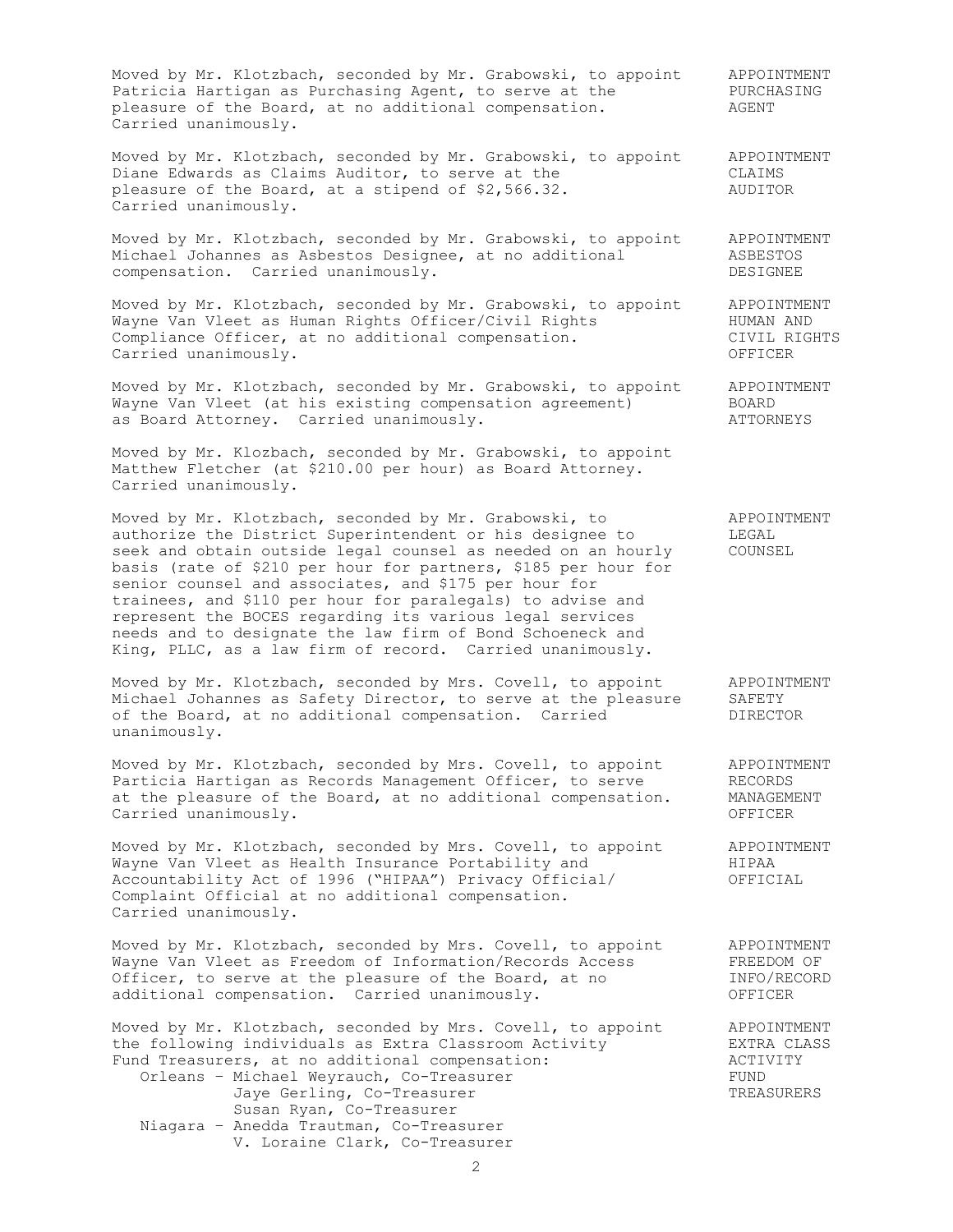## Carried unanimously.

Moved by Mr. Klotzbach, seconded by Mrs. Covell, to appoint APPOINTMENT the following individuals as SkillsUSA Advisors, at no SKILLSUSA additional compensation:  $ADVISORS$ 

## Orleans Michael Weyrauch, Chief Administrative Advisor Jaye Gerling, Co-Student Activity Treasurer Michael Weyrauch, Co-Student Activity Treasurer Susan Ryan, Co-Student Activity Treasurer Kara Kirk, Chief Faculty Advisor Matt Anastasi Peter Jablonski James Atzrott and Jeff Keller Steven Browning **Milliam** Leggett Christine Burdick Man Susan Lindke Anne Carnahan Margaret Lupo Beth Costello **Lisa MacEvoy** John Deuil William Rakonczay Eric Farrell Devonia Santucci John Gailie **Michael Schultz** Sarah Gebhard Thomas Struebing Crystal Hall Gail Urtel Darlene Harriger Eleanora Zorich Paul Herrmann Niagara Anedda Trautman, Co-Chief Administrative Advisor Scott Bindemann, Co-Chief Administrative Advisor V. Loraine Clark, Co-Student Activity Treasurer Anedda Trautman, Co-Student Activity Treasurer Scott Bindemann, Area 1 Administrative Trustee Scott Brauer, Lead Advisor Stuart Adams and Laura Koeppel Vicki Augugliaro Karen Krull Rene Becht **Graumen Commental** Jennifer Licata Gary Benker **Brandon** Lindke Westin Blidy **Mary Ellen Lukaszonas** Jen Braun **Darlene Mariani** Pauline Carney **Anthony Molinaro** Denise Cevaer **Vincent Piaskowski** Amber Chunco Ken Polchlopek Lisa Cook **Donna** Quinn Joseph DeMerle Marguerite Richards Paul Dewey **Fraul Dewey** Julie Roloff Jean DiFonzo **Sue Russell** Steve Frey **Exercise Steve Frey** Chris Gerwitz Caitlin Siresi Robert Glaser Lori Smith Amy Green **Dee Tomasello** Robert Ihle **Galact Exercise Contract Contract** Jess Traver John Jeckovich Lynn Wahler Jared Karas

Orleans Michael Weyrauch, Chief Administrative Advisor Jaye Gerling, Co-Student Activity Treasurer Michael Weyrauch, Co-Student Activity Treasurer Susan Ryan, Co-Student Activity Treasurer Kara Kirk, Chief Faculty Advisor Matt Anastasi Jeff Keller James Atzrott Kara Kirk Christine Burdick William Leggett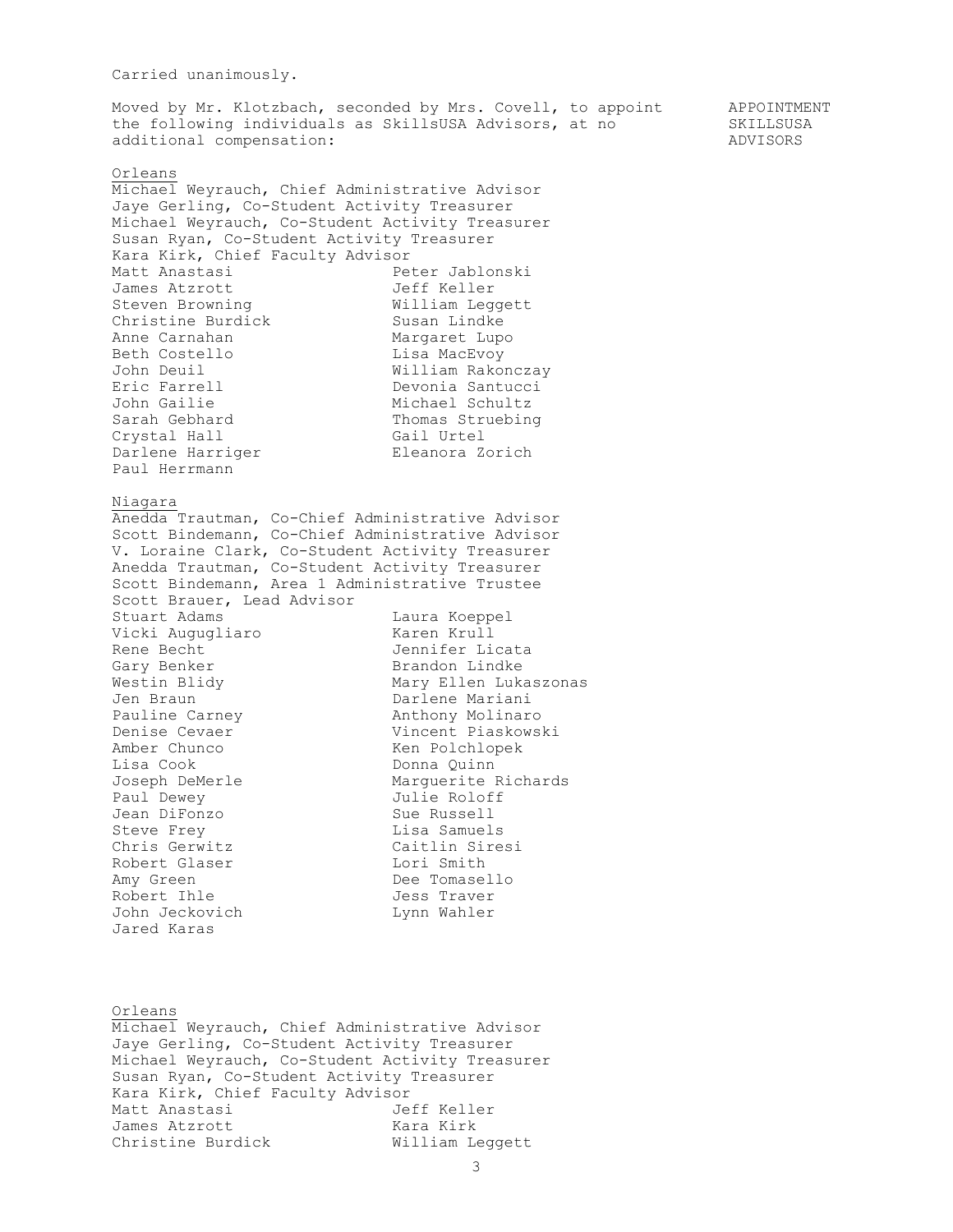Anne Carnahan Sue Lindke Beth Costello **Margaret** Lupo John Deuil **Lisa MacEvoy** Eric Farrell John Marotta Sharon Farrugia **William Rakonczay** John Gailie Devonia Santucci Sarah Gebhard **Julia Sargent** Crystal Hall-Cirillo Michael Schultz Darlene Harriger Thomas Struebing Peter Jablonski Eleanora Zorich Rhonda Kearns Niagara Anedda Trautman, Co-Chief Administrative Advisor Scott Bindemann, Co-Chief Administrative Advisor V. Loraine Clark, Co-Student Activity Treasurer Anedda Trautman, Co-Student Activity Treasurer Scott Bindemann, Area 1 Administrative Trustee Scott Brauer, Lead Advisor Jasper Adams John Jeckovich Vicki Augugliaro Jared Karas Gary Benker Laura Koeppel Westin Blidy **Karen Krull** Jen Braun Jennifer Licata Jack Brett Mary Ellen Lukaszonas Donna Bryant **Darlene Mariani** Pauline Carney **Anthony Molinaro** Denise Cevaer Manness Ken Polchlopek Amber Chunco **Rene Printup** Lisa Cook **Donna** Quinn Joseph DeMerle Marguerite Richards Thomas Destino Julie Roloff Paul Dewey Sue Russell Jean DiFonzo **Lisa Samuels** Steve Frey **Caitlin Sings** Christine Gerwitz **Lori Smith** Robert Glaser Lynn Wahler Robert Ihle Carried unanimously. (Mr. Cancemi arrived at 7:07 p.m.) Moved by Mr. Klotzbach, seconded by Mr. Little, that The DESIGNATION the Board of Education hereby designates the following 60 OF administrators (or their successors), based upon their PRINCIPALS current job assignments, as "principals" for the AND purposes of Education Law Section 3214, and also as  $\overline{D}$  DIGNITY ACT "dignity act coordinators", for the 2016-2017 school year: COORDINATORS Cassandra Barnes Amanda Bennett Paulette Hamilton-Koehler Ann Logel Krista Macomber Anedda Trautman Michael Weyrauch The District Superintendent is authorized to appoint acting principals and acting dignity act coordinators in the absence of an administrator with the designation of principal and acting dignity act coordinator. Carried unanimously. Moved by Mr. Klotzbach, seconded by Mr. Little, to authorize CHECK the Treasurer's signature on all checks and authorize the SIGNATURES

4 Deputy Treasurer's signature on all checks in the absence of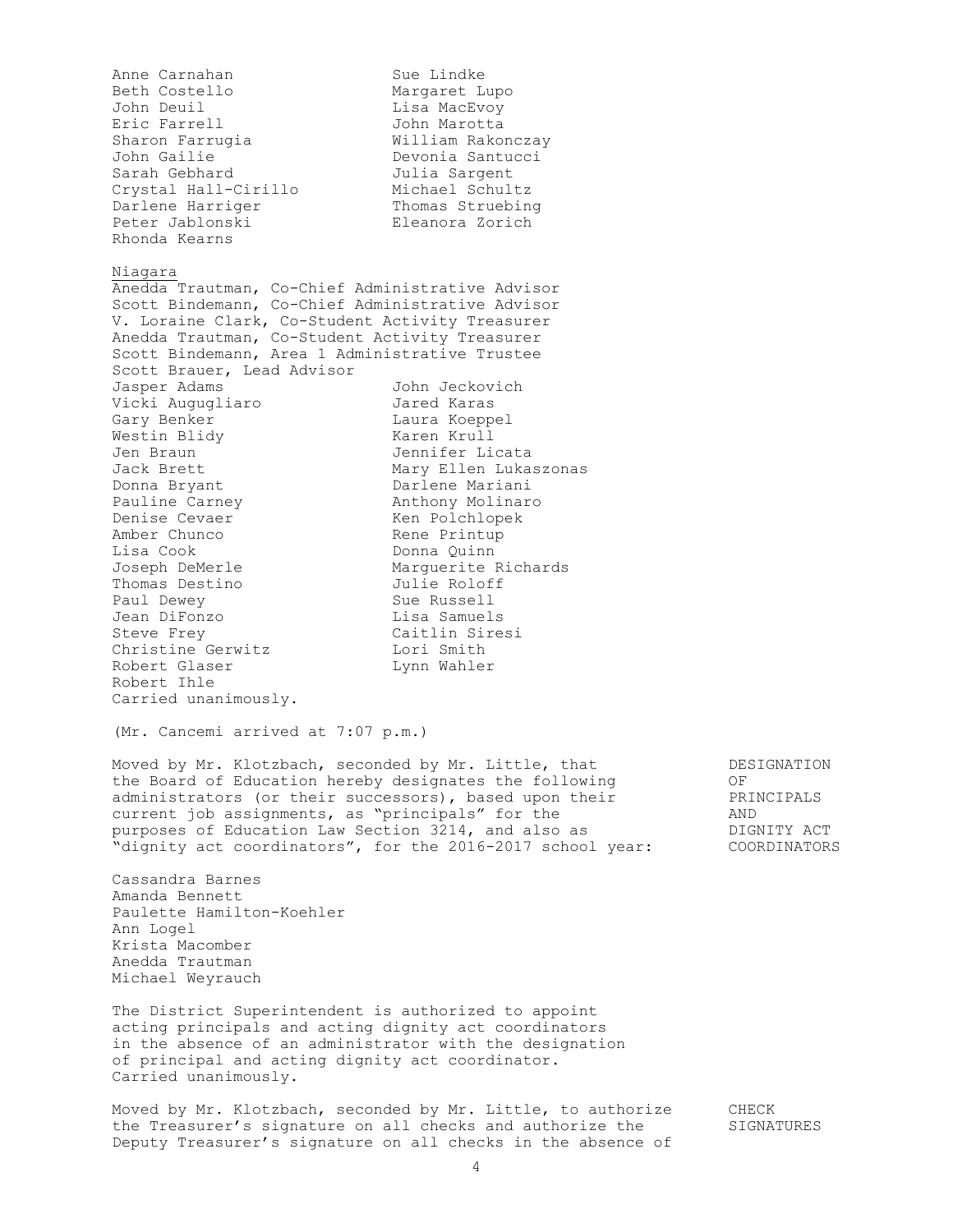| the Treasurer. Carried unanimously.                                                                                                                                                                                                                                                                                    |                                               |
|------------------------------------------------------------------------------------------------------------------------------------------------------------------------------------------------------------------------------------------------------------------------------------------------------------------------|-----------------------------------------------|
| Moved by Mr. Klotzbach, seconded by Mr. Little, to authorize<br>the following bonds at the expense of the BOCES:                                                                                                                                                                                                       | AUTHORIZED<br><b>BONDS</b>                    |
| \$1,000,000<br>Treasurer<br>\$1,000,000<br>Deputy Treasurer<br>Claims Auditor<br>\$1,000,000<br>\$1,000,000<br>Extra Classroom Activity Treasurer<br>Carried unanimously.                                                                                                                                              |                                               |
| Moved by Mr. Klotzbach, seconded by Mr. Little, to authorize<br>the District Superintendent to certify all payrolls. Carried<br>unanimously.                                                                                                                                                                           | PAYROLL<br>CERTIFI-<br>CATION                 |
| Moved by Mr. Klotzbach, seconded by Mr. Little, to establish<br>the mileage rate for 2015-2016 at \$.54 per mile. Carried<br>unanimously.                                                                                                                                                                              | MILEAGE<br>RATE                               |
| Moved by Mr. Klotzbach, seconded by Mr. Little, to adopt all<br>existing board policies, regulations, codes, and plans.<br>Carried unanimously.                                                                                                                                                                        | ADOPTIONS<br>OF BOARD<br>POLICIES             |
| Moved by Mr. Klotzbach, seconded by Mr. Little, to designate<br>the following official bank depositories for 2016-2017:                                                                                                                                                                                                | OFFICIAL<br>BANK<br>DEPOSI-                   |
| KeyBank, Medina, NY<br>First Niagara, Albion, NY<br>JPMorgan Chase Bank, Buffalo, NY<br>US Bank, Hartford, CT<br>Bank of Castile, Medina, NY<br>PMA Financial Network, Naperville, IL<br>M&T Bank, Buffalo, NY<br>The maximum balance allowable at each depository not to<br>exceed \$30 million. Carried unanimously. | TORIES                                        |
| Moved by Mr. Klotzbach, seconded by Mr. Little, to designate<br>the Daily News (Batavia, NY) as an official newspaper for<br>2016-2017. Carried unanimously.                                                                                                                                                           | OFFICIAL<br>NEWSPAPERS                        |
| Moved by Mr. Klotzbach, seconded by Mr. Little, to designate<br>the Union-Sun and Journal (Lockport, NY) as an official<br>newspaper for 2016-2017. Carried unanimously.                                                                                                                                               |                                               |
| Moved by Mr. Grabowski, seconded by Mr. Klotzbach, to<br>establish the following petty cash fund for 2016-2017:                                                                                                                                                                                                        | PETTY CASH<br>FUND                            |
| \$25 District Office<br>Cynthia Hurt (Custodian)<br>Carrie Standish (Deputy Custodian)                                                                                                                                                                                                                                 |                                               |
| Carried unanimously.                                                                                                                                                                                                                                                                                                   |                                               |
| Moved by Mr. Grabowski, seconded by Mr. Klotzbach, to<br>establish a change fund for food service programs at<br>the Orleans and Niagara Career and Technical Education<br>Centers of \$75.00 per center. Carried unanimously.                                                                                         | CHANGE FUND<br>FOR FOOD<br>SERVICE<br>PROGRAM |
| Moved by Mr. Grabowski, seconded by Mr. Klotzbach, to<br>establish a change fund for cosmetology at the Orleans<br>and Niagara Career and Technical Education Centers of<br>\$20.00 per classroom. Carried unanimously.                                                                                                | CHANGE FUND<br>FOR<br>COSMETOLOGY<br>PROGRAM  |
| Moved by Mr. Grabowski, seconded by Mr. Klotzbach, to<br>establish a change fund for automotive at the Orleans<br>Career and Technical Education Center of \$75.00.<br>Carried unanimously.                                                                                                                            | CHANGE FUND<br>FOR<br>AUTOMOTIVE<br>PROGRAM   |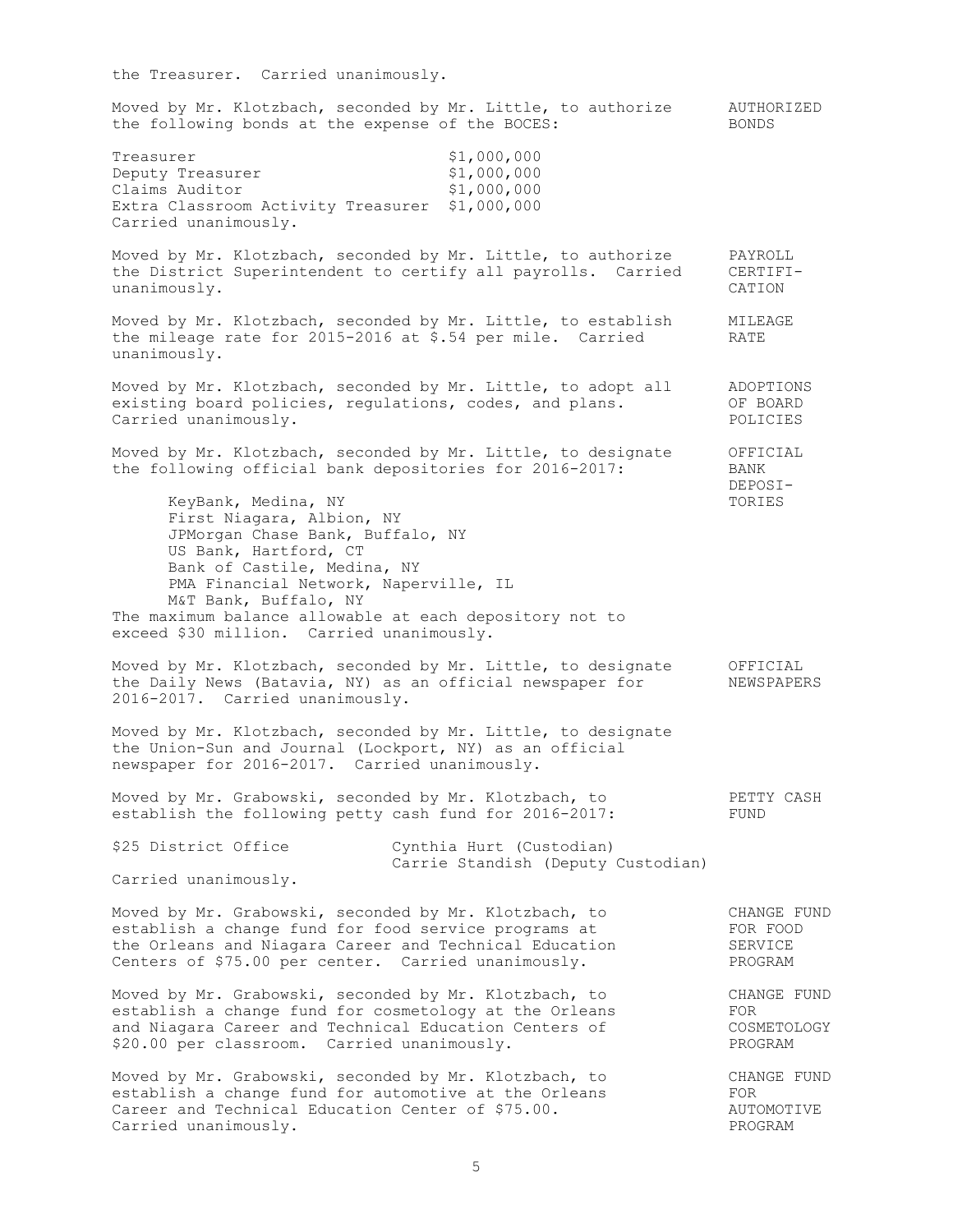Moved by Mr. Grabowski, seconded by Mr. Klotzbach, to SUBSTITUTE establish the following substitute rates effective TRATES July 1, 2016: Substitute Teacher: Non-certified <br>
Non-certified \$ 80.00 per day<br>
Certified \$ 85.00 per day Certified  $$ 85.00 per day$  Retired as Teacher from Orleans/Niagara BOCES \$100.00 per day Substitute Clinical Teacher \$ 60.00 per half day Substitute Teacher Aide: Not teacher certified  $$60.00$  per day Teacher certified  $$65.00~per$  day Substitute School Nurse  $$110.00$  per day Substitute Health Assistant \$100.00 per day Substitute Clerical  $$ 10.00 \text{ per hour}$ Substitute Maintenance  $\frac{1}{2}$  \$ 10.00 per hour Substitute Motor Vehicle Operator \$ 10.00 per hour Carried unanimously. Moved by Mr. Grabowski, seconded by Mr. Klotzbach, to BOARD establish the second Wednesday of the month as the  $MEETING$ meeting date of the Board of Education. Carried DATE unanimously. Moved by Mr. Klotzbach, seconded by Mrs. Osborn, to appoint MOSBA Hoved by interestance, accounts by the carried of DELEGATE Janice Covell as BOCES delegate to NOSBA. Carried unanimously. Moved by Mr. Klotzbach, seconded by Mrs. Osborn, to appoint MYSSBA Thomas Klotzbach as BOCES delegate and Edward Grabowski as DELEGATE alternate to the New York State School Boards Association Annual Convention. Carried unanimously. Moved by Mr. Klotzbach, seconded by Mrs. Osborn, to appoint MYSSBA James Little as BOCES delegate to the New York State The LEGISLATIVE School Boards Association Legislative Liaison. Carried LIAISON unanimously. DELEGATE Moved by Mr. Klotzbach, seconded by Mrs. Osborn, to appoint FLN Janice Covell as the Federal Legislative Network DELEGATE Janice Covell as the Federal Legislative Network<br>delegate. Carried unanimously. Moved by Mr. Klotzbach, seconded by Mrs. Osborn, to appoint SLN Colleen Osborn as the State Legislative Network delegate. DELEGATE Carried unanimously. Moved by Mr. Klotzbach, seconded by Mrs. Covell, that **MEDICAL** the Board of Education hereby authorizes the District EXAMINATION Superintendent to require any employee(s) to submit to THEQUIREMENT a medical examination to determine his/her fitness to continue employment. The District Superintendent shall also be authorized to appoint and engage school physician(s) and make such arrangements as are necessary to effectuate this resolution. Carried unanimously. Moved by Mr. Klotzbach, seconded by Mrs. Covell, that the ADOPTION Board of Education hereby authorizes the District OF Superintendent to impose a charge not to exceed twenty **INSUFFICIENT** dollars (\$20.00) per transaction to any account owing FUND CHARGE the Orleans/Niagara BOCES where a tendered payment of such an account was returned for insufficient funds. The service charges shall be collected in the manner prescribed by law for the collection of the account

6

for which the payment was tendered. The District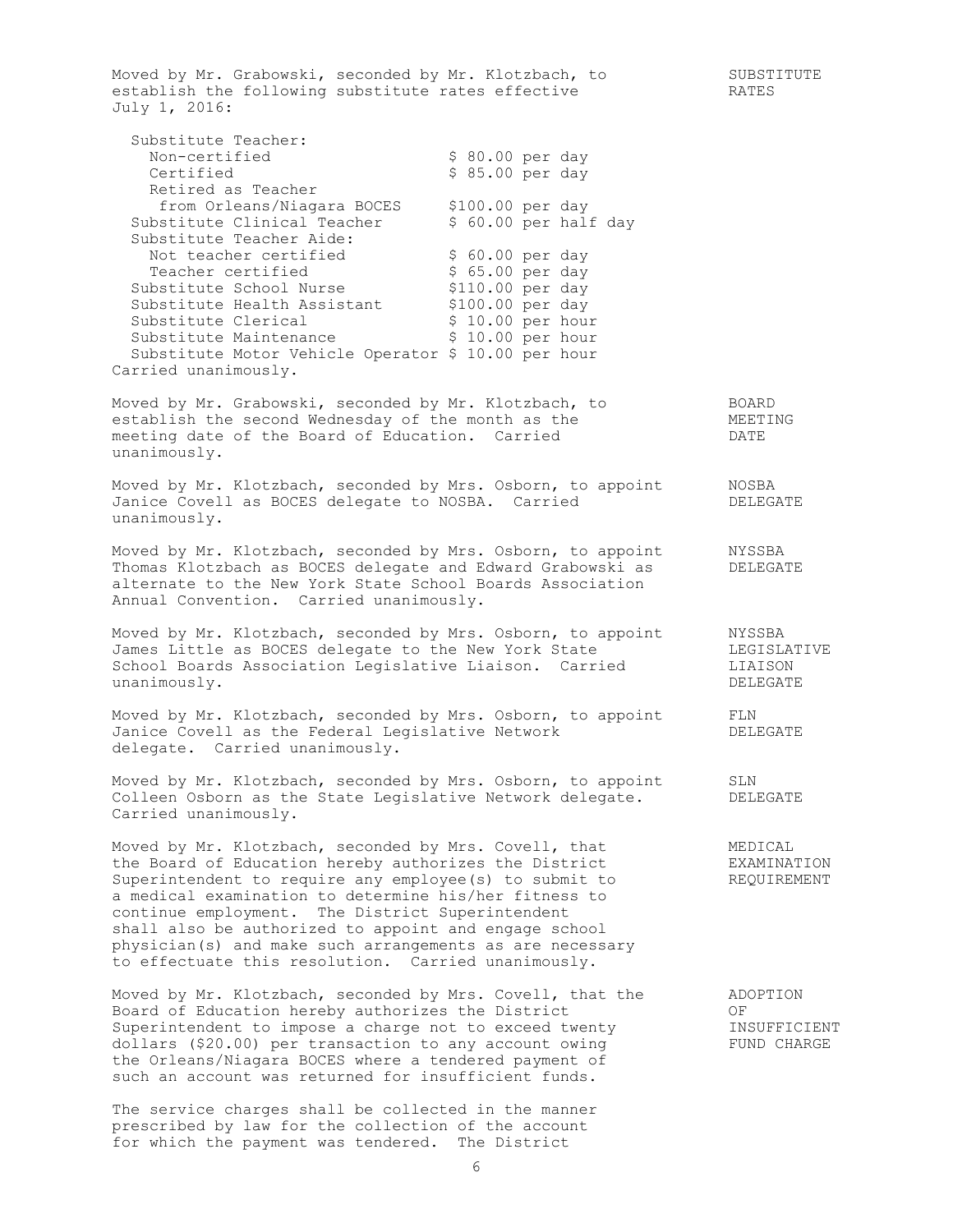Superintendent of Schools may require future payments by individuals to be tendered in cash or by certified or cashier's check. Carried unanimously.

Moved by Mr. Grabowski, seconded by Mrs. Covell, that APPOINTMENT the District Superintendent is hereby authorized to OF STAFF ON employ individuals on an interim basis until such time AN INTERIM as the Board of Education is able to act upon a formal BASIS recommendation for appointment. Such interim appointments shall be considered temporary in nature. Carried unanimously.

Moved by Mr. Grabowski, seconded by Mrs. Covell, that the TETTERS OF Orleans/Niagara BOCES Board of Education authorizes the REASONABLE Noved by Mi. Siabowshi, Secondon by Mis. Second, Miss Superintendent of Education authorizes the REASONABLI<br>District Superintendent to send letters of reasonable ASSURANCE assurance of continuing employment, for the purpose of complying with the Unemployment Insurance Amendments of 1976, to BOCES faculty and/or staff. Carried unanimously.

Moved by Mr. Grabowski, seconded by Mrs. Covell, that the CONTRACTS<br>District Superintendent and/or the Purchasing Agent are AND District Superintendent and/or the Purchasing Agent are AND<br>authorized to enter into contracts or agreements, AGREEMENTS authorized to enter into contracts or agreements, consistent with law and policy. Carried unanimously.

Moved by Mr. Grabowski, seconded by Mrs. Covell, that the PRE-District Superintendent or his designee is hereby TERMINATION authorized to conduct pre-termination hearings as THEARINGS District Superintendent or his designee is hereby<br>authorized to conduct pre-termination hearings as<br>required by law. Carried unanimously.

Moved by Mr. Grabowski, seconded by Mrs. Covell, that the SMALL District Superintendent is authorized to commence or CLAIMS settle any lawsuits or prospective lawsuits for a sum ACTIONS of money that is or would be within the monetary jurisdiction of the small claims court. Carried unanimously.

Moved by Mr. Grabowski, seconded by Mrs. Covell, that the TEERSE OF District Superintendent is authorized to decide whether WORKERS' to contest or settle claims before the Workers' COMPENSATION Compensation Board, consistent with the terms of the AND Municipal Cooperation Agreement among the members of UNEMPLOYMENT the Workers' Compensation Consortium of which the BOCES **INSURANCE** is a member. CLAIMS

The District Superintendent is authorized to decide whether to contest or settle claims for unemployment insurance pending before the Department of Labor. Carried unanimously.

Moved by Mr. Grabowski, seconded by Mrs. Covell, that the oRLEANS/ District Superintendent shall be authorized to vote NIAGARA and otherwise act on behalf of the BOCES with respect SCHOOL to all business pertaining to the Orleans/Niagara The HEALTH School Health Plan, and the District Superintendent Theory PLAN shall also have standing authority to delegate such responsibility to another BOCES employee or representative. Carried unanimously.

Moved by Mr. Klotzbach, seconded by Mr. Little, to APPROVAL OF approve the following bank accounts: BANK

Fund Bank Bank<br>General BMA  $\overline{\text{Ceneral}}$   $\overline{\text{PMA}}$  Financial Network<br>
General  $\text{M&T Bank}$ General M&T Bank General **General** JPMorgan Chase General (Health Reserve) M&T Bank Risk Retention:

ACCOUNTS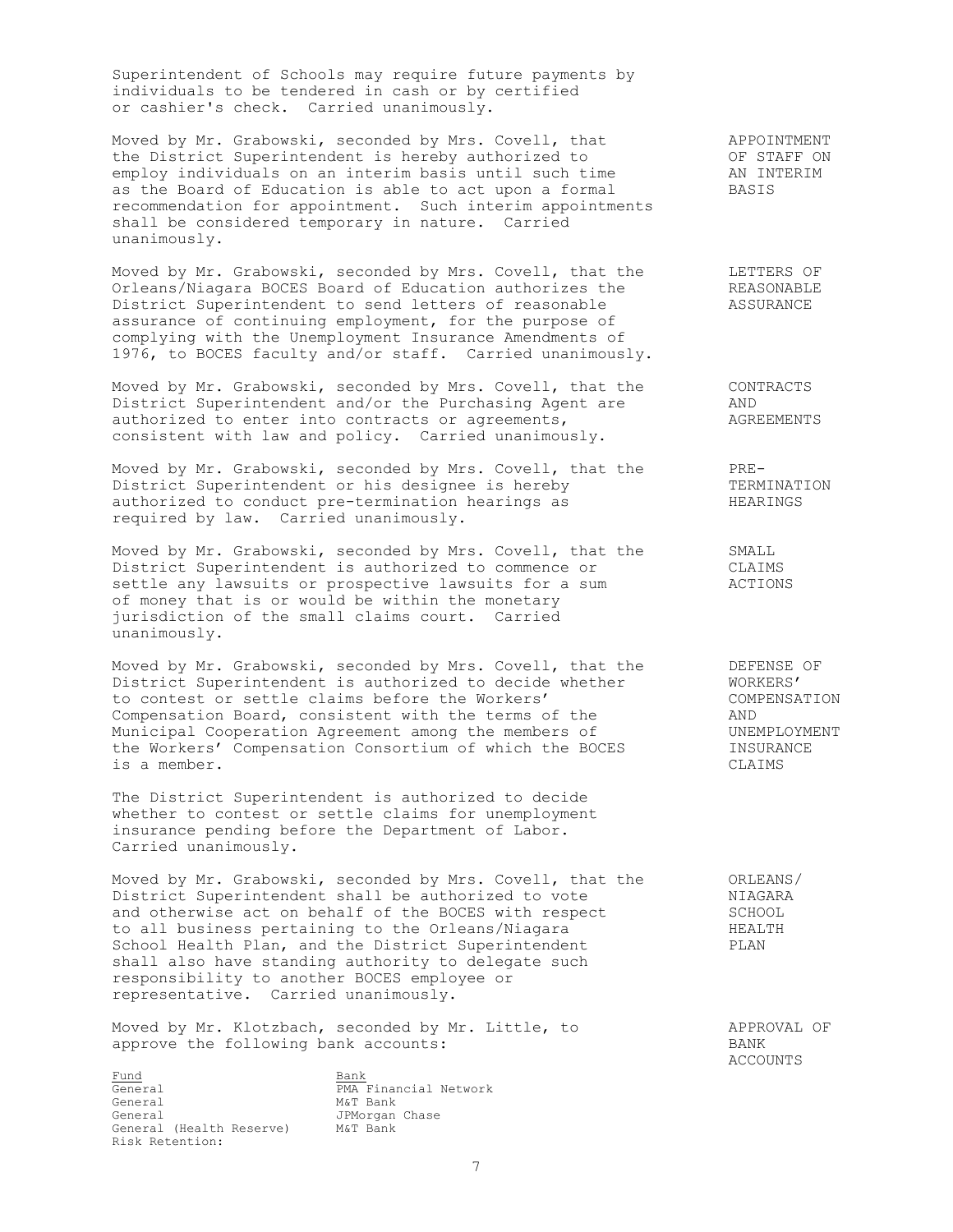CTE Equipment Reserve JPMorgan Chase<br>Unemployment Reserve JPMorgan Chase Unemployment Reserve JPMorgan Chase Health Consortium Health Consortium JPMorgan Chase Workers Comp. Consortium JPMorgan Chase Liability Insurance Reserve JPMorgan Chase Employee Retirement Reserve JPMorgan Chase Special Aid **PMA Financial Network**<br>Special Aid **MAT** Bank Special Aid Capital Fund M&T Bank Trust & Agency: Trust & Agency<br>
Payroll Account M&T Bank Payroll Account M&T Bank<br>Niagara Academy Trust Key Bank Niagara Academy Trust Key Bank<br>Orleans Extra Class Act. Key Bank Orleans Extra Class Act. Key Bank<br>Niagara Extra Class Act. Key Bank Niagara Extra Class Act.

The Treasurer and Deputy Treasurer are the authorized signers on all accounts, except the extra class student activity accounts. Michael Weyrauch, Jaye Gerling and Susan Ryan are authorized signers for the Orleans CTEC and Anedda Trautman and V. Loraine Clark are authorized for the Niagara CTEC. Carried unanimously.

Moved by Mr. Klotzbach, seconded by Mr. Little, that NONthe Board of Education hereby adopts the following non-<br>discrimination statement and directs that it be publicized MINATION discrimination statement and directs that it be publicized to staff, students, and others as appropriate: STATEMENT

The Orleans/Niagara Board of Cooperative Educational Services (BOCES) is an equal opportunity employer and does not discriminate against any employee or applicant for employment on the basis of gender, race, color, religion or creed, age, national origin, marital status, disability, sexual orientation, military or veteran status, domestic violence victim status, genetic predisposition or carrier status, or any other classification that is recognized by law as a protected classification.

The Orleans/Niagara Board of Cooperative Educational Services (BOCES) is an equal opportunity educational system and does not discriminate against any student or candidate for enrollment on the basis of actual or perceived race, creed, color, weight, national origin, ethnic group, religion, religious practice, disability, sexual orientation, marital status, gender, sex, or any other classification that is recognized by law as a protected classification.

Any person wishing to obtain information about the BOCES procedures for grieving alleged civil rights violations may obtain information by contacting Wayne M. Van Vleet, Director of Labor Relations/Civil Rights Compliance Officer, 4232 Shelby Basin Road, Medina, New York, 14103, telephone number (716)731-6800, extension 2206, email address [wvanvleet@onboces.org.](mailto:wvanvleet@onboces.org) Carried unanimously.

Moved by Mr. Klotzbach, seconded by Mr. Little, by the RECORDS Board of Education of the Orleans/Niagara Board of The RETENTION Cooperative Educational Services (BOCES) that Records Retention and Disposition Schedule ED-1, issued pursuant to Article 57-A of the Arts and Cultural Affairs Law, and containing legal minimum retention periods for local government records, is hereby adopted for use by all officers in legally disposing of valueless records listed herein.

Further Resolved, that in accordance with Article 57-A: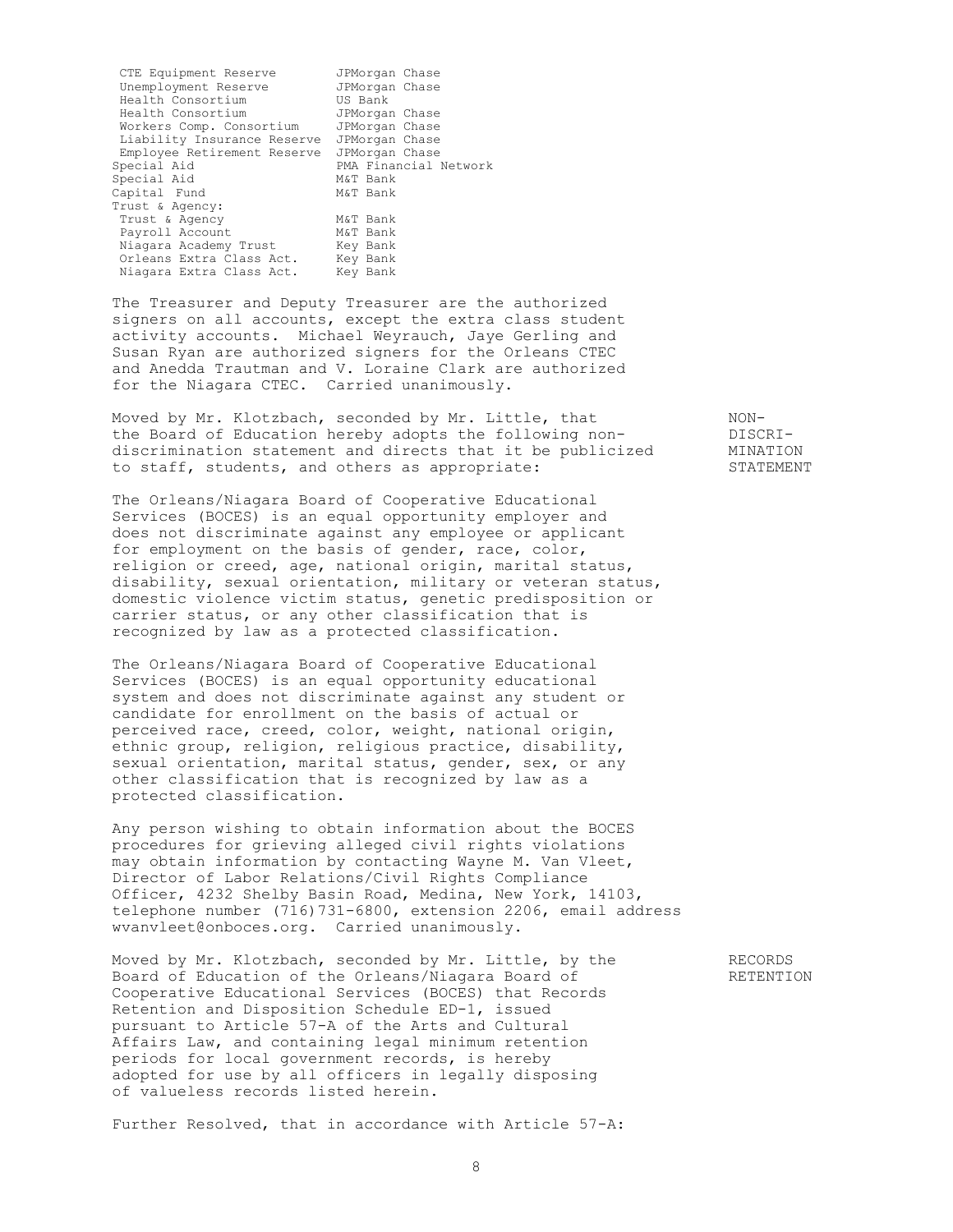- a. Only those records will be disposed of that are described in Records Retention and Disposition Schedule ED-1 after they have met the minimum retention periods described therein;
- b. Only those records will be disposed of that do not have sufficient administrative, fiscal, legal, or historical value to merit retention beyond established legal minimum periods.

Carried unanimously.

Moved by Mr. Klotzbach, seconded by Mr. Grabowski, that the CHEMICAL District Superintendent is authorized to designate the  $HYGIENT$ BOCES principal as the chemical hygiene officer in the OFFICER building and/or program in which the administrator has responsibility. Carried unanimously.

Moved by Mr. Klotzbach, seconded by Mr. Grabowski, that the FACILITY Board of Education hereby approves the rate of \$37.00 USAGE per hour for approved facility usage by the public when RATE building usage is after normal work hours. Carried unanimously.

Moved by Mr. Klotzbach, seconded by Mr. Grabowski, that the FACILITY Board of Education hereby approves the rate of \$25.00 USAGE per four (4) hours and \$50.00 per eight (8) hours for RATE profit organizations to utilize the BOCES facilities. Carried unanimously.

Moved by Mr. Klotzbach, seconded by Mr. Grabowski, that the FACILITY Moved by Mr. Klotzbach, seconded by Hr. Sidowssell,<br>Board of Education hereby approves the rate of \$25.00 USAGE per four (4) hours and \$50.00 per eight (8) hours for RATE organizations requesting use of conference center equipment in accordance with the conference equipment request form. Carried unanimously.

> REPORTING  $(GASB 34)$

PAPER

Moved by Mr. Klotzbach, seconded by Mr. Grabowski, upon the CAPITALIrecommendation of the District Superintendent, that  $ZATION$ the Board of Education hereby accepts the following THRESHOLD capitalization thresholds for financial reporting FOR (GASB 34) purposes: FINANCIAL

| Land Improvements          | \$25,000 |
|----------------------------|----------|
| Buildings and Improvements | \$50,000 |
| Furniture and Equipment    | \$5,000  |
| Carried unanimously.       |          |

Moved by Mr. Klotzbach, seconded by Mr. Grabowski, that the COOPERATIVE following resolution be approved: The BID FOR BID FOR

Whereas, it is the plan of Erie II BOCES, New York, SUPPLIES to bid jointly paper supplies;

Whereas, the Orleans/Niagara BOCES is desirous of participating with Erie II BOCES in the joint bidding of the commodities mentioned above as authorized by General Municipal Law; and,

Whereas, the Orleans/Niagara BOCES wishes to appoint a committee to assume the responsibility for drafting of specifications, advertising for bids, accepting and opening bids, tabulating bids, report the results to the boards of education and making recommendations thereon; therefore,

Be It Resolved, that the Board of Education of the Orleans/Niagara BOCES hereby appoints a committee to